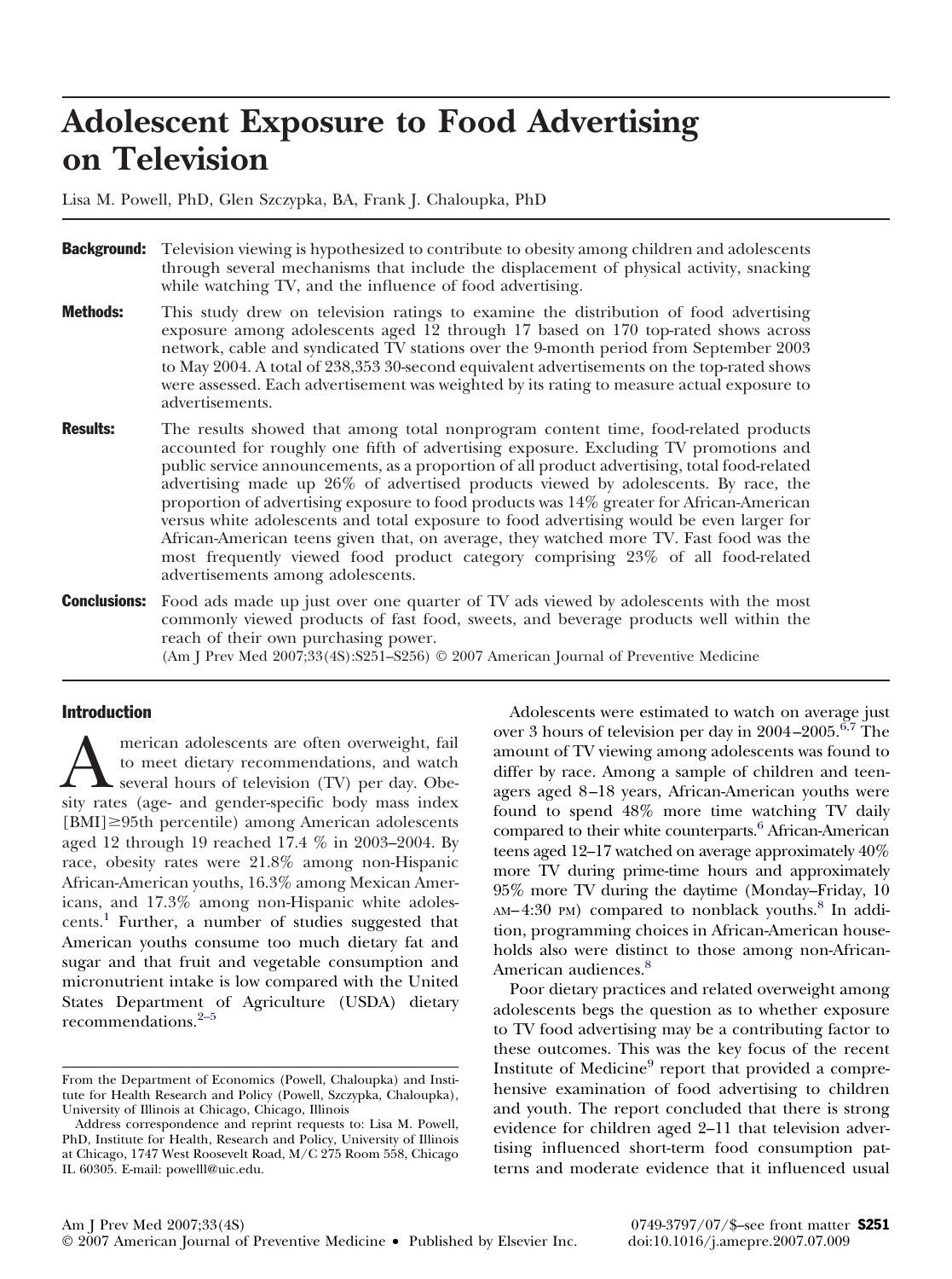dietary intake, but there was insufficient corresponding evidence for teens aged 12–18. With respect to health, the report concluded that there was strong evidence for both children aged 2–11 and adolescents aged 12–18 that exposure to television advertising was significantly associated with adiposity.<sup>[9](#page-5-0)</sup> However, assessing a causal relationship between exposure to food advertising and obesity is difficult. Television viewing is hypothesized to contribute to obesity among children and adolescents through several mechanisms that include the displacement of physical activity, snacking while watching TV, and the influence of food advertising. Thus it is difficult to quantify the effect of advertising on obesity because of its interrelatedness with sedentary activity and snacking while watching. TV viewing itself also may be endogenous to youth overweight and crosssectional studies are unable to determine causality. $10$ Several studies have linked television viewing with obesity among adolescents,  $11-14$  but have not disentangled the causal pathways.

No study to date has examined the content of advertising exposure specifically among adolescents, but several have done so for children. Assessing the extent of food advertising and the types of food products advertised on children's programming, a number of content analyses of advertisements have focused primarily on Saturday morning programming $15-17$  with other analyses incorporating afternoon and primetime viewing hours $18-20$  and one study to date has used ratings data for children aged  $2-11$ .<sup>[21](#page-5-0)</sup> These studies found that the proportion of food advertising ranged from 27% to 58% of total nonprogram content time and 36% to 71% of product advertising time.<sup>15-17,19,21</sup> The proportion of food advertising for cereal ranged from 28% to 49% and the proportion for candy and snacks ranged from  $21\%$  to  $34\%.$ <sup>[15–19,21](#page-5-0)</sup> Estimates of the distribution of food advertising among children aged 6 –11 years found 15% of ads to be for cereal and bread with estimates for candy/sweets and soft drinks at 44%.<sup>[20](#page-5-0)</sup> A recent study focused its content analyses on differences in food advertisements aired on predominantly African-American versus general audience television stations during after-school programming and found statistically significantly more food and beverage commercials aired on Black Entertainment Television (BET) compared to Warner Brothers (WB) and the Disney Channel.<sup>22</sup> Other studies have also found a higher proportion of food advertising on African-American versus general audience primetime programming.<sup>23,24</sup>

This study drew on television ratings to examine the distribution of food advertising exposure among adolescents aged 12 through 17 based on 170 top-rated shows across network, cable and syndicated TV stations over the 9-month period from September 2003 to May 2004. A total of 238,353 30-second equivalent advertisements on the top-rated shows were assessed. To examine differences in exposure to food advertising by race,

we similarly assessed a total of 267,189 advertisements on the top-rated shows among white adolescents and a total of 253,885 advertisements on the top-rated shows among African-American teens aged 12–17. Using ratings data for each commercial, the distribution of exposure to nonprogram content time was classified across six mutually exclusive categories that include: (1) food products, (2) restaurants, (3) fast food, (4) other (non-food) products, (5) public service announcements (PSAs), and (6) TV promotions. The distribution of exposure to total food-related advertising was then examined across seven broad food categories and at a more disaggregated level highlighting the distribution rates for the top 25 food product categories.

#### Methods

Television show ratings from Nielsen Media Research (NMR) for adolescents aged 12 through 17 years were used to select the following top-rated youth programming: (1) the 60 top-rated broadcast network series shows; (2) the 60 top-rated cable network series shows; (3) the 30 top-rated syndicated series shows; (4) the 10 top-rated broadcast network specials; and, (5) the 10 top-rated cable network specials. Based on this programming selection, we acquired monthly ratings from NMR on every advertisement that appeared during the 9-month period from September 2003 through May 2004. Standardized to a 30-second ad, these data amounted to a total of 238,353 advertisements aggregated over the 9-month period. The sample used in this study reflects the vast majority of the programming viewed by American adolescents. Cable and broadcast shows that fell below the 60-show cut-off used in this study consisted of shows viewed, on average, by less than 2.3% and 1%, respectively, of adolescents aged 12–17.

Thirty-eight percent of the sample of top-rated network series for adolescents aged 12–17 were from broadcast networks and 62% were from cable networks. Cable TV exposure was made up predominantly from MTV (40%), Nickelodeon (29%), Cartoon Network (TOON) (20%), and ABC Family (FAM) (7%), with Spike TV (SPK), Nick at Night (NAN), TBS Superstation (TBSC), TBS, and Country Music Television (CMT) making up the last 4%. The distribution of top-rated TV viewing across broadcast networks was composed as follows: FOX (34%), CBS (15%), WB (15%), ABC (14%), NBC (13%), and UPN (8%).

Samples by race, based on the same sampling procedure as for the full sample, contained 267,189 30-second equivalent advertisements on the top-rated shows among white adolescents aged 12–17 and a total 253,885 30-second equivalent advertisements on the top-rated shows among African-American adolescents aged 12–17. Among African-American adolescents, the distribution of cable network viewing was composed of BET (38%), TOON (37%), Nickelodeon (20%), MTV (3%), and SPK and TBS totaling 2%, while the distribution across broadcast network TV was composed of UPN (33%), WB (29%), FOX (22%), ABC (11%), NBC (3%), and CBS (2%). For white adolescents the distribution of viewing across cable TV was composed of MTV (37%), Nickelodeon (25%), FAM (17%), and TOON (13%), with SPK, NAN,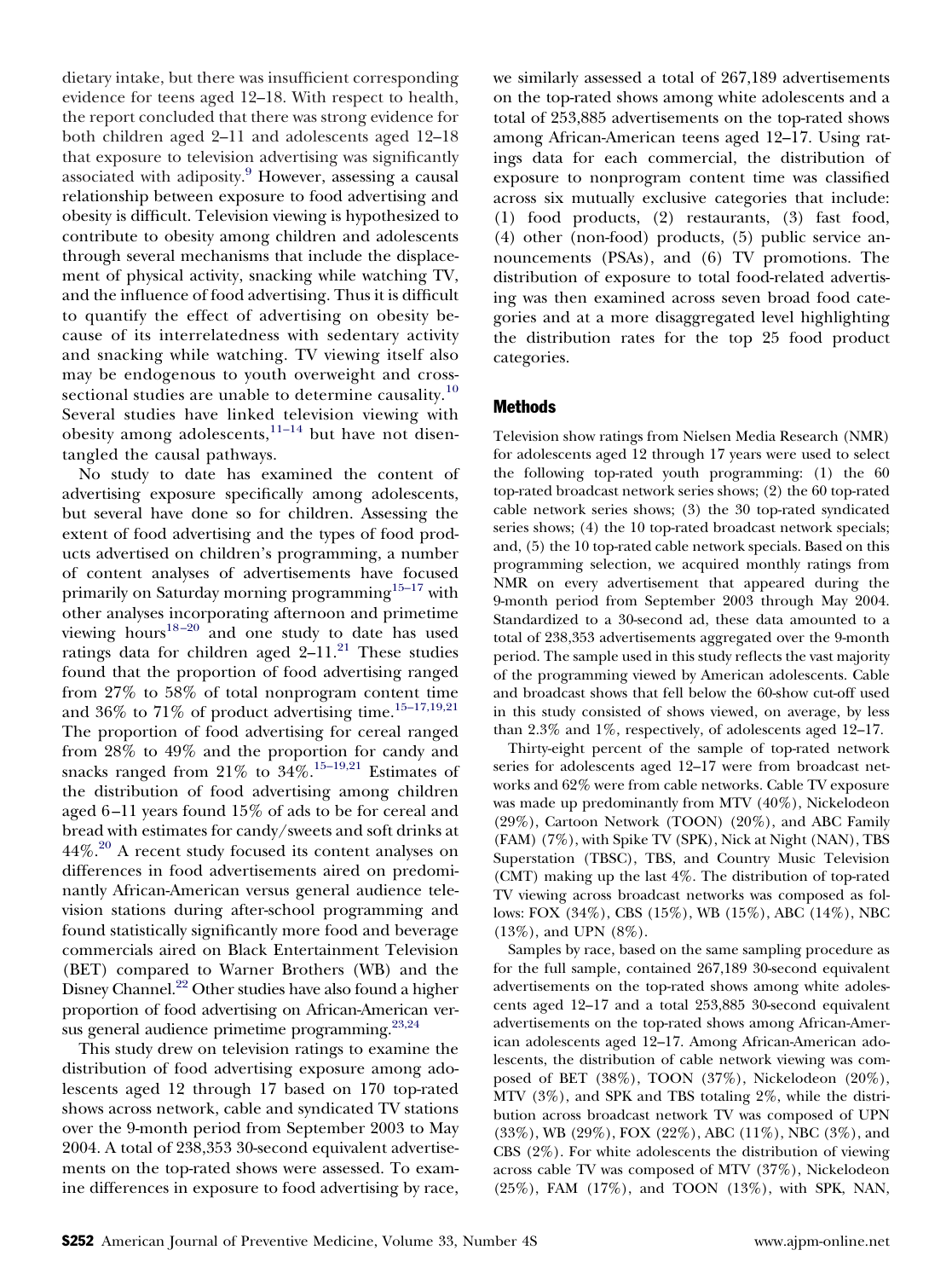TBSC, TBS, and CMT making up the last 8%. The distribution of TV viewing for white adolescents across broadcast networks was comprised as follows: FOX (33%), ABC (18%), CBS (16%), WB (15%), NBC (14%), and UPN (4%).

Nielsen Media Research assigned each product advertisement a product classification code (PCC) that identified it with a product category. Each of the product categories had a corresponding aggregated major group PCC and industry group PCC along with a PCC description. The structure of product classification codes used by NMR is based on that used by the Publisher's Information Bureau.<sup>25</sup> In this sample, the food advertisements fell into a total of 103 product categories made up from a total of 616 distinct food product brands. The non–fast-food restaurant and fast-food restaurant product categories were single categories at both the product and group level. Several distinct product categories have common product groups. For example, the single product categories of candy, candy bar, and chewing gum all had a corresponding product group category of "candy and gum." The PCC codes, descriptions, and major group categories provided a clear characterization of items that were cereal, sweets, snacks, or beverages. The remaining products were classified as other.

Using the ratings data associated with each commercial, actual advertisement exposure was distinguished, rather than giving all advertisements equal weight based simply on the airing of the commercial. Ratings provided an estimate of the percentage of households with televisions watching a program or advertisement over a specified time interval. To assess the ratings of an advertisement among the U.S. adolescent audience, this study used targeted ratings points (TRPs), which estimate the reach and frequency of advertising to adolescents aged 12–17 years. For example, a commercial with 80 TRPs per month was estimated to have been seen an average of one time by 80% of adolescents aged 12–17 years over the 1-month period. The TRPs in these analyses weighted each advertisement by its rating to provide a measure of overall exposure. The monthly ratings on advertisements were aggregated over the 9-month period.

The distribution of exposure to nonprogram content time was classified across six mutually exclusive categories including: (1) food products, (2) non–fast-food restaurants, (3) fast-food restaurants, (4) other (nonfood) products, (5) PSAs, and

(6) TV promotions. We then examined the distribution of exposure to total food advertising (food products, non–fastfood restaurants and fast-food restaurants) by separate food product categories that included cereal, snacks, beverages, candy, fast-food restaurants, non–fast-food restaurants, and other food products. Finally, we examined advertising of food product categories at a more disaggregated level, highlighting the distribution rates for the top 25 food product categories. In our analyses by race, we tested whether the observed differences were statistically significant.

### **Results**

The distribution of nonprogram content time exposure among the mutually exclusive categories of food products, non–fast-food restaurants and fast-food restaurants, other product advertising, PSAs, and TV promotions for adolescents aged 12–17 along with separate exposure estimates for African-American and white adolescents are shown in Table 1. These data revealed that approximately one fifth (19.6%) of all national nonprogram content time exposure for adolescents aged 12–17 (20.4% for African-American and 18.7% for white adolescents) was food-related. Just over one fifth (21.9%) of total exposure among adolescents was to TV promotions; TV promotions made up roughly one quarter of nonprogram content time seen by African-American teens whereas they comprised just over one fifth of ads seen by white teens.

Excluding TV promotional advertising and PSAs, Table 1 shows that as a proportion of all product advertising, total food (food, restaurant, and fast-food) advertising made up 25.7% of product advertising (27.9% for African-American youths and 24.5% of product advertising among white adolescents). While the proportion of advertising exposure to food products was 3.4 percentage points (or 14%) greater for African-American versus white adolescents, total exposure to food advertising would have been even larger for

| <b>Table 1.</b> Distribution of exposure to television nonprogram content time and advertising among adolescents aged 12–17 $(\%)$ |                                  |                |                                  |                |                                  |                |  |  |  |
|------------------------------------------------------------------------------------------------------------------------------------|----------------------------------|----------------|----------------------------------|----------------|----------------------------------|----------------|--|--|--|
|                                                                                                                                    | All adolescents                  |                | African-American adolescents     |                | White adolescents                |                |  |  |  |
|                                                                                                                                    | Total nonprogram<br>content time | Product<br>ads | Total nonprogram<br>content time | Product<br>ads | Total nonprogram<br>content time | Product<br>ads |  |  |  |
| Food products                                                                                                                      | 14.0                             | 18.3           | $14.8*$                          | $20.2*$        | 13.2                             | 17.2           |  |  |  |
| Non-fast-food restaurant                                                                                                           | 1.1                              | 1.5            | 1.1                              | $1.6**$        | 1.2                              | 1.5            |  |  |  |
| Fast-food restaurant                                                                                                               | 4.6                              | 6.0            | 4.4                              | $5.9*$         | 4.4                              | 5.8            |  |  |  |
| Food subtotal                                                                                                                      | 19.6                             | 25.7           | $20.4*$                          | $27.9*$        | 18.7                             | 24.5           |  |  |  |
| Other products                                                                                                                     | 56.9                             | 74.3           | $52.8*$                          | $72.1*$        | 57.9                             | 75.5           |  |  |  |
| Product subtotal                                                                                                                   | 76.5                             | 100            | 73.2                             | 100            | 76.6                             | 100            |  |  |  |
| <b>PSAs</b>                                                                                                                        | $1.6\,$                          | Excluded       | 1.4                              | Excluded       | 1.7                              | Excluded       |  |  |  |
| TV promos                                                                                                                          | 21.9                             | Excluded       | $25.3*$                          | Excluded       | 21.7                             | Excluded       |  |  |  |
| Total                                                                                                                              | 100                              | NA             | 100                              | NA             | 100                              | NA             |  |  |  |

\* and \*\* indicate that the distribution of exposure to the given item for the African-American is significantly different at  $p<0.01$  and  $p<0.05$ , respectively, from the distribution for the corresponding item in the respective column for white adolescents. Subtotals may not add up due to rounding.

PSA, public service announcements.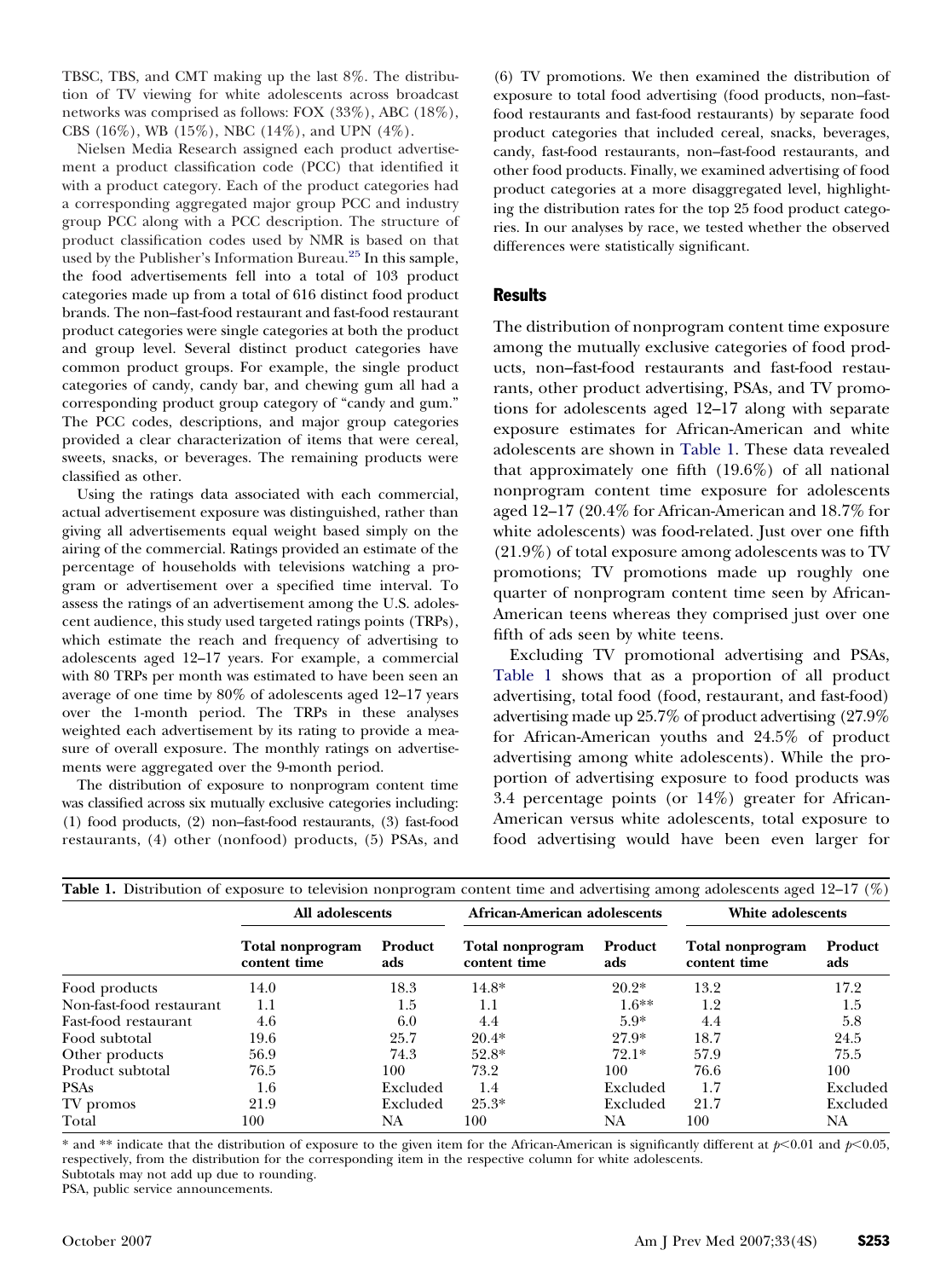African-American teens, given that, on average, they watched more TV.

Categorizing food advertising into seven broad food groups that included candy, cereal, beverages, snacks, fast-food restaurants, non–fast-food restaurants, and other foods, Figure 1 shows that fast-food was the most frequently viewed food product category, composing 23% of all food-related advertisements among adolescents. After fast food, advertisements for sweets and beverages made up 22% and 17%, respectively, of food ads. Next, cereal, snacks, and non–fast-food restaurant ads each made up 11%, 9%, and 6% of total food ads, respectively.

Table 2 reports exposure for the top 25 food product categories among total food advertising for adolescents



**Figure 1.** Distribution of advertising exposure by food. *Notes:* Candy includes: breath mints, candy, candy bar, chewing gum, cookie dough, cookies, cupcakes, frozen novelties, gelatin (mix and prepared), ice cream, ice cream novelties, pastry, pudding (mix and prepared) and snack cakes. Cereal includes: cereal and oatmeal. Beverages include: bottled water, cocoa mix, coffee, regular and diet soft drinks, dink mix, isotonic drinks, noncarbonated drinks, fruit drinks, fruit juices, iced coffee and tea, iced tea mix, milk, milk shake, and vegetable juice. Snacks include: crackers, nuts, popping corn, potato chips, rice cakes, snack bar, snacks, tortilla chips. Other includes: artificial sweetener, baby foods, bacon, baking chocolate, baking mix, baking soda, beans, beef, bread, buns, butter, cheese, cooking oil, cream cheese, dairy pdts, dips, dough, eggs, entrees (frozen and prepared), food products, French fries, French toast-frozen, gravy, hot dogs, infant formula, luncheon meat, margarine, marinade, mayonnaise, mustard, non-dairy creamer, non-stick spray, pasta dinners, pasta sauce, peanut butter, pickles, pizza-frozen, pork, preserves, rice mix, salad dressings (bottled and mix), sauce (salsa, barbecue, hot, steak, Worcestershire), sausage, seafood, seasoning, soup-condensed, soup (ready to serve), sour cream, syrup, vegetables-canned, waffles-frozen, whipped topping, and yogurt.

| Table 2. Distribution of exposure to top 25 food product |
|----------------------------------------------------------|
| categories among total food product advertising for      |
| adolescents aged 12–17, all teens and by race $(\%)$     |

|                           |           | African-<br>American |             |
|---------------------------|-----------|----------------------|-------------|
| Food product category     | All teens | teens                | White teens |
| Fast-food restaurants     | 23.1      | 21.5                 | 23.6        |
| Cereals                   | 11.5      | 14.6                 | 10.2        |
| Candy                     | 7.2       | 8.2                  | 7.0         |
| Regular soft drinks       | 6.0       | 5.0                  | 6.2         |
| Candy bars                | 5.9       | 6.3                  | 5.5         |
| Non-fast-food restaurants | 5.8       | 5.6                  | 6.2         |
| Chewing gums              | 4.8       | 4.3                  | 5.0         |
| Fruit drinks              | 3.3       | 3.1                  | 3.7         |
| Snacks                    | 3.3       | 4.2                  | 2.9         |
| Drinks—isotonic           | 3.0       | 1.9                  | 3.0         |
| Yogurt                    | 2.4       | 2.8                  | 2.3         |
| Potato chips              | 1.7       | 1.4                  | 1.8         |
| Milk                      | 1.7       | 1.2                  | 1.8         |
| Cookies                   | 1.7       | 2.1                  | 1.5         |
| Waffles-frozen            | 1.4       | 2.0                  | 1.2         |
| Tortilla chips            | 1.3       | 0.8                  | 1.4         |
| Entrees—frozen            | 1.3       | 1.2                  | 1.4         |
| Snack bar                 | 1.2       | 1.4                  | 1.2         |
| Crackers                  | 0.9       | 1.1                  | 0.8         |
| Entrees—prepared          | 0.9       | 1.0                  | 0.8         |
| Fruit juices              | 0.8       | 0.3                  | 1.1         |
| Pastry                    | 0.8       | 1.0                  | 0.7         |
| Soup-condensed            | 0.7       | 0.9                  | 0.6         |
| Drink mix                 | 0.5       | 1.0                  | 0.5         |
| Pasta dinners             | 0.5       | 0.6                  | 0.4         |

*Note:* The differences in the distribution of exposure for African-American and white adolescents for each of the 25 top food product categories are statistically significant at  $p<0.01$ .

aged 12–17 with separate estimates by race for African-American and white teens. As shown in Figure 1, fast-food restaurants ranked the highest, comprising 23.1% of total ads. This held for both racial groups, with fast-food ads comprising 21.5% and 23.6% of total food advertising exposure for African-American and white adolescents, respectively. At a disaggregated level, cereal was the next most frequently viewed single food product category, making up 11.5% of food ads (14.6% of food ad exposure among African-American teens and 10.2% among white teens).

Examining candy and sweets at the disaggregated level, candy made up 7.2% of food ads, followed by candy bars (5.9%), chewing gum (4.8%), cookies (1.7%), and pastry (0.8%). Each of these candy and sweets categories (with the exception of chewing gum) made up a greater proportion of food ads among African-American versus white teens. In terms of beverages, regular soft drinks comprised 6.0% of food ads (5.0% and 6.2% of ads seen by black and white adolescents, respectively), while milk accounted for only 1.7% (1.2% for African-American and 1.8% for white teens) of all food ads seen by adolescents.

Given that fast food restaurant ads were the most frequently viewed food-related product category, the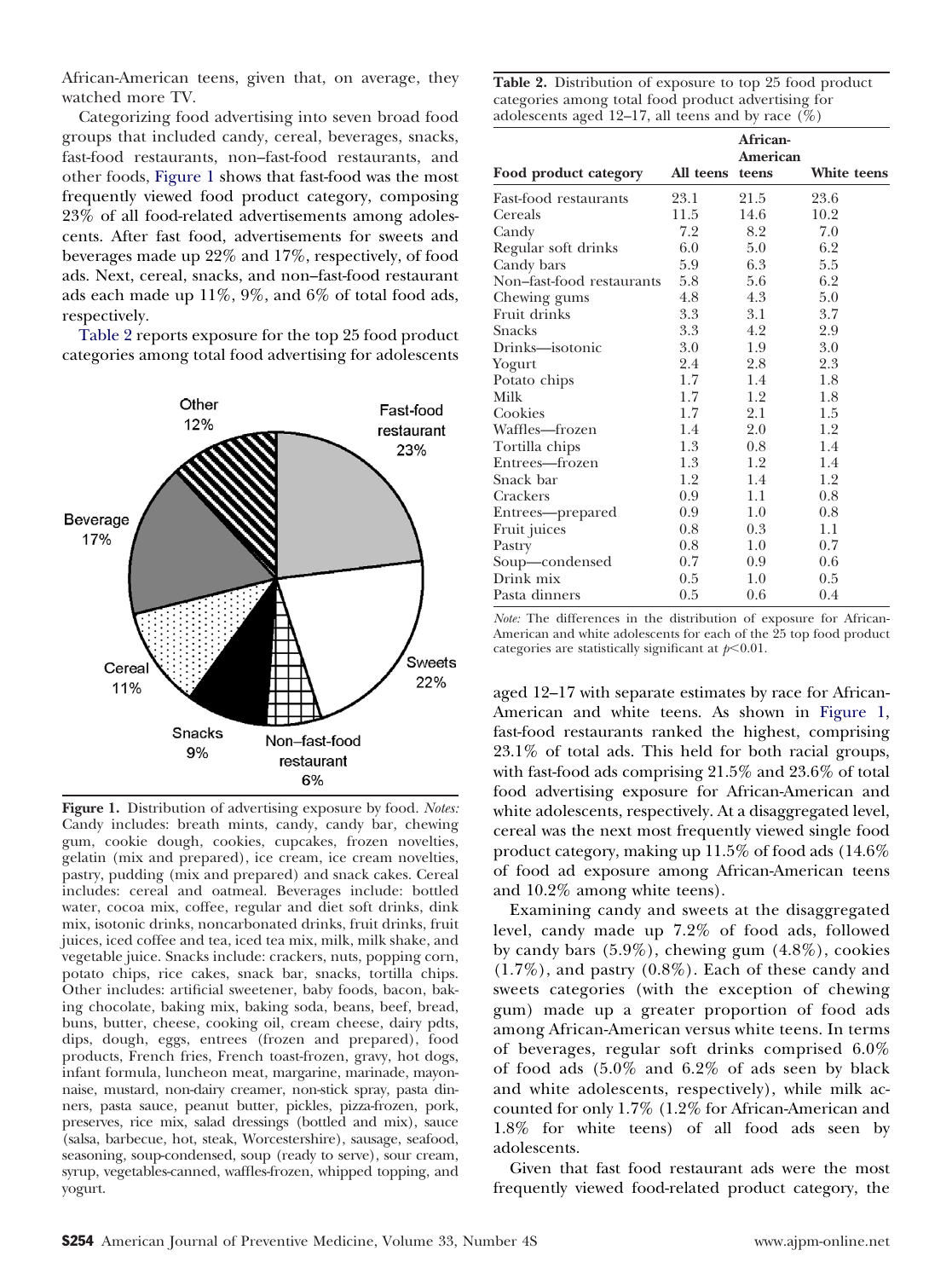**Table 3.** Distribution of fast-food restaurant advertising by company name seen by adolescents aged 12–17, all teens and by race  $(\%)$ 

|                    |           | African-<br>American |             |
|--------------------|-----------|----------------------|-------------|
| Parent company     | All teens | teens                | White teens |
| Burger King        | 22.3      | 24.0                 | 20.8        |
| McDonald's         | 22.0      | 28.5                 | 20.3        |
| Taco Bell          | 11.0      | 4.1                  | 10.7        |
| Subway             | 10.8      | 6.9                  | 12.0        |
| Wendy's            | 8.7       | 8.2                  | 8.8         |
| KFC                | 8.0       | 11.0                 | 8.5         |
| Pizza Hut          | 5.9       | 8.5                  | 6.7         |
| Dominos            | 3.5       | 3.7                  | 4.1         |
| Sonic              | 3.0       | 1.5                  | 2.8         |
| Papa John's        | 1.4       | 1.4                  | 1.8         |
| Arbys              | 1.1       | 0.6                  | 0.9         |
| Quizno's           | 1.0       | 1.3                  | 1.3         |
| Dairy Queen        | 1.0       | 0.4                  | 1.0         |
| Long John Silver's | 0.2       | 0.0                  | 0.2         |
| Total              | 100.0     | 100.0                | 100.0       |

*Note:* The differences in the distribution of exposure for African-American and white adolescents for each of the fast food companies (with the exception of Quizno's) were statistically significant at  $p<0.01$ . Ads for Boston Market also occurred in our sample but they made up less than 0.01% of fast food advertising in the full sample and by race and hence were not included in the table.

study examined the distribution of products within this category. Table 3 lists the distribution of fast-food restaurant advertising by restaurant parent company name seen by adolescents aged 12–17. The table shows that in national advertising, Burger King and Mc-Donald's advertisements each accounted for roughly 22% of all fast-food ads seen by U.S. adolescents. Next, Taco Bell and Subway each accounted for another 11% of fast-food ads. Wendy's, KFC, and Pizza Hut made up 9%, 8%, and 6% of total fast-food ads, respectively, while the remaining fast-food restaurants each accounted for less than 4%. By race, for African-American teens, ads from the most frequently viewed fast-food restaurants (McDonald's and Burger King) combined made up 52.5% of all fast-food ads, compared to 41.1% of such ads seen by white teens. Among white teens, Subway made up 12.0% of all fast-food ads seen, whereas these ads comprised only 6.9% of ads viewed by African-American teens. KFC ads were more prevalent among African-American viewers, making up 11.0% of fast-food ads.

## **Discussion**

This study presented the first content analyses of television advertising viewed by American adolescents. Based on television ratings for adolescents aged 12 through 17, the results showed that among total nonprogram content time, food-related products accounted for roughly one fifth of advertising exposure, while TV promotions made up just over another one fifth of all ads. Excluding TV promotions and PSAs, as a proportion of all product advertising, total food-related advertising made up 25.7% of advertised products viewed by adolescents. Fourteen percent more food-related advertising was viewed by African-American teens (27.9%) than by white teens (24.5%).

Fast-food restaurant advertisements were found to make up 23.1% of all food ads seen by adolescents (21.5% and 23.6% for African-American and white teens, respectively), and McDonald's and Burger King advertisements made up approximately 44% of fastfood ads seen by teens. Sweets and beverage ads accounted for 22% and 17% of all food ads, respectively, while cereal ads made up 11%. The finding of the top category of fast-food ads in the distribution of food products viewed by teens differed from findings in earlier studies for younger children's programming which consistently reported cereal as the top food product advertised to children.[15–19,21](#page-5-0)

A key limitation to the results presented in this study was that the data did not include spot (non-national local-area) advertising. If the distribution of products in spot advertising was substantially different from the distribution of national advertising then this sample selection would bias our results. However, the majority of spot advertising is for products not relevant to the teen market (e.g., automotive, telecommunications, furniture stores, insurance and real estate, financial).<sup>[26](#page-5-0)</sup> Despite this limitation, this was the first study to examine the content of TV advertising based on a programming sample that was representative of the shows viewed by adolescents aged 12–17 and, in addition, reported weighted findings based on television ratings.

Children and adolescents represent an important market for advertisers.[27,28](#page-5-0) Food advertising has been associated with increased product-specific purchase requests among young children, $29-32$  and such children are estimated to directly influence \$330 billion of parental spending.[33](#page-5-0) Among older children, it is estimated that approximately three quarters of youths aged 8 –17 influence family food purchases.<sup>[9](#page-5-0)</sup> In addition, adolescents represent an important consumer market as they are much more likely than younger children to be direct consumers, given that they spend a significant amount of their own money. U.S. adolescents aged 12–19 were estimated to have spent \$159 billion in 2005.[34](#page-5-0) Indeed, fast food, sweets, and beverage products shown in this paper to make up the majority of food advertising seen by adolescents are items that are well within the reach of their own purchasing power. In order to provide policymakers with sufficient evidence to assess the extent to which food advertising impacts adolescents' dietary patterns and weight outcomes, further research is needed to examine differences in exposure to television advertising content by holding TV viewing time constant and controlling for sociodemographic and other contextual factors.